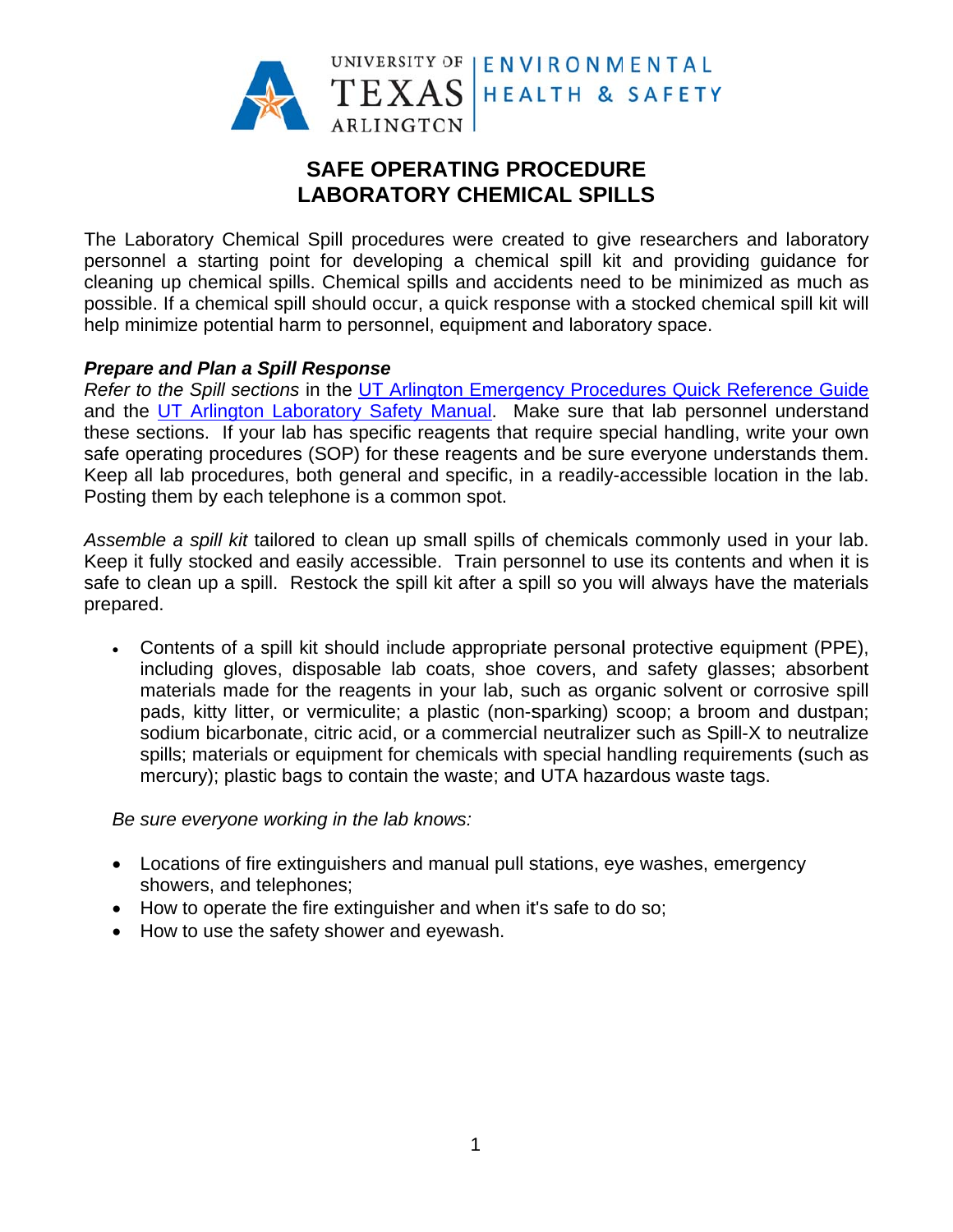

### **Evaluate the Spill**

You need to decide if you and/or lab personnel can handle the spill.

Small, incidental spills include spills that can be cleaned up by lab personnel without putting themselves or others in danger. If you are confident you can handle the spill yourself, go to the next section.

Large or extremely dangerous spills include:

- Spills that present an immediate hazard (fire, explosion, chemical exposure, etc.)
- Any spill of highly dangerous reagents
- Moderate or large-scale chemical spills.

If the spill is large or if you are unsure how to classify it, go to the dangerous spill section helow.

#### **Clean Up Small Spills**

Fortunately, small spills represent the majority of chemical spills in labs. Handle them like this:

- 1. Alert people in the area. Avoid breathing vapors and try to determine what spilled.
- 2. If someone has been splashed with chemicals, immediately flush the affected area with water for at least 15 minutes. Call UTA Police Dispatch, 817-272-3003, and seek medical attention.
- 3. Wear personal protective equipment including appropriate eye protection, gloves, and a long-sleeved lab coat during cleanup.
- 4. Stop the source and confine the spill to a small area. Use a commercial kit or absorbent material from your spill kit to absorb spilled materials. If using a spreadable absorbent such as kitty litter or vermiculite, apply around the edges of the spill and work your way inward.
- 5. Place the saturated absorbent in a plastic bag.
- 6. Label the bag with a chemical waste tag and include it in your next hazardous waste collection.
- 7. Clean the spill area with soap and water.
- 8. Replenish your spill kit supplies so the kit is ready when you need it again.